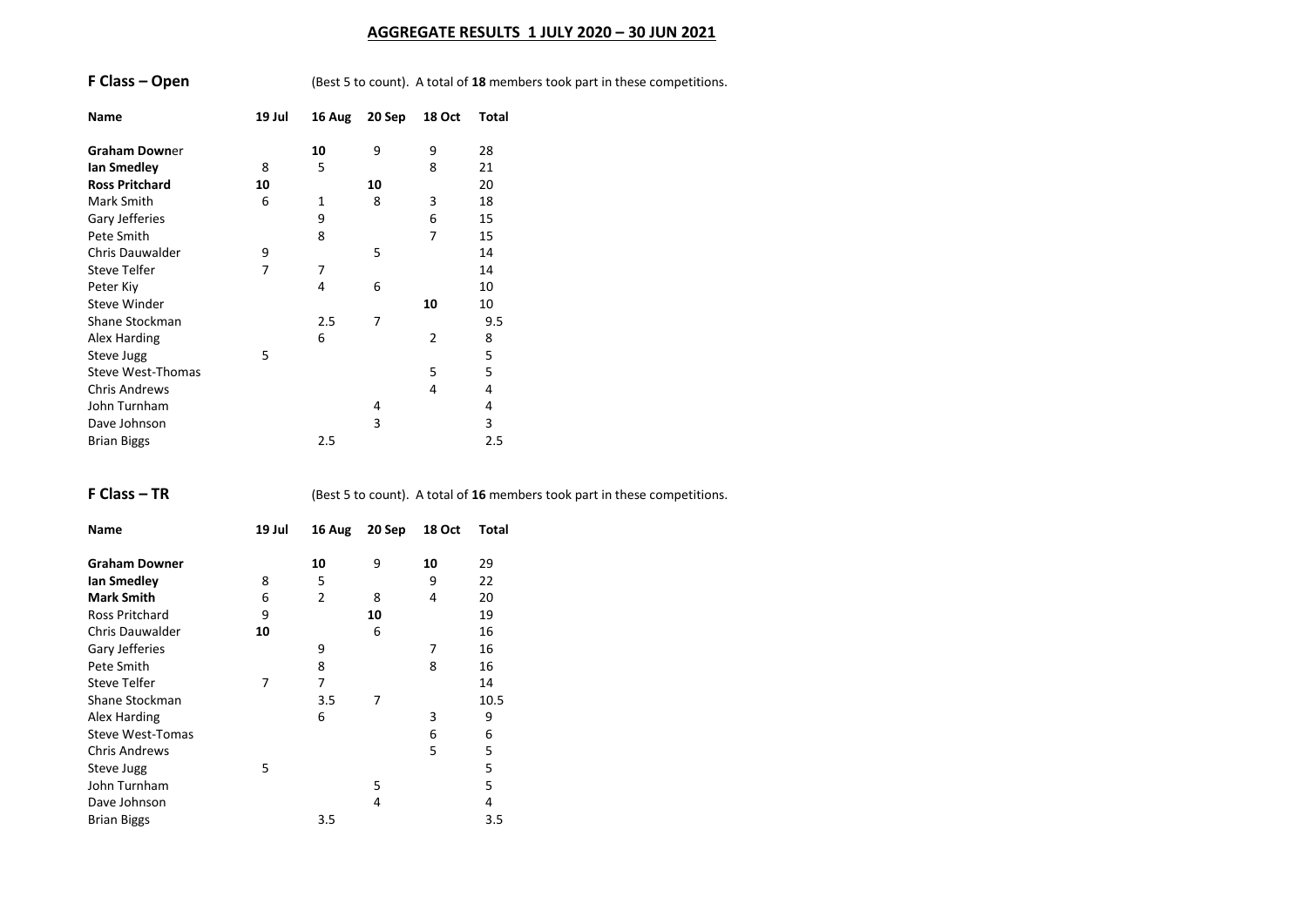**.22 Rimfire – Offhand** (Best 8 to count). A total of **22** members took part in these competitions.

| Name                     | 5 Jul          | 25 Jul | 2 Aug | 30 Aug | 13 Sep         | 4 Oct          | 24 Oct         | 6 Dec | Total |
|--------------------------|----------------|--------|-------|--------|----------------|----------------|----------------|-------|-------|
| <b>Mick East</b>         | 10             | 10     | 10    | 9      | 10             | 10             | 10             | 10    | 79    |
| John Turnham             | 8              | 8      |       | 8      | 7.5            | 9              | 8              | 9     | 57.5  |
| <b>Rod Cotton</b>        | 7              | 7      | 7     | 3      | 5              | 8              | 6              | 8     | 51    |
| Simon East               |                | 9      | 9     | 10     | 9              |                |                |       | 37    |
| Jim Walker               | 1              | 6      | 2     | 1      | 1              | 5              | 4              | 6     | 26    |
| <b>Chris Dauwalder</b>   | 9              |        | 8     | 6      |                |                |                |       | 23    |
| <b>Steve West-Thomas</b> | 1              |        | 3     | 5      | 6              | $\overline{2}$ | 3              | 3     | 23    |
| <b>Brian Biggs</b>       | 1              |        | 6     | 1      | 3.5            | 6.5            |                | 4     | 22    |
| James Thompson           | 1              |        | 4     | 1      | 7.5            |                | 7              |       | 20.5  |
| Mark Smith               | 1              | 4      | 5     | 1      | $\mathbf{1}$   | 1              | $\overline{2}$ | 5     | 20    |
| <b>Steve Monk</b>        | 5              |        |       |        | 3.5            | 4              |                | 7     | 19.5  |
| Shane Stockman           | 6              |        |       | 4      |                |                | 9              |       | 19    |
| Ross Pritchard           |                |        |       | 2      | $\overline{2}$ | 3              |                | 2     | 9     |
| <b>Chris Andrews</b>     | $\overline{2}$ |        |       |        |                | 6.5            |                |       | 8.5   |
| Dave Johnson             |                |        |       | 7      |                |                |                |       | 7     |
| Peter Kiy                |                | 5      |       | 1      | $\mathbf{1}$   |                |                |       | 7     |
| Gary Jefferies           | 4              |        |       | 1      |                | 1              |                |       | 6     |
| Steve Jugg               |                |        |       |        |                |                | 5              |       | 5     |
| Andrea Rankin            | 1              |        |       | 1      | $\mathbf{1}$   | $\mathbf 1$    |                | 1     | 5     |
| Alex Harding             | 3              |        |       | 1      |                |                |                |       | 4     |
| Chris Blackler           | 1              |        |       |        |                |                |                |       | 1     |
| <b>Steve Winder</b>      |                |        |       |        |                |                | 1              |       | 1     |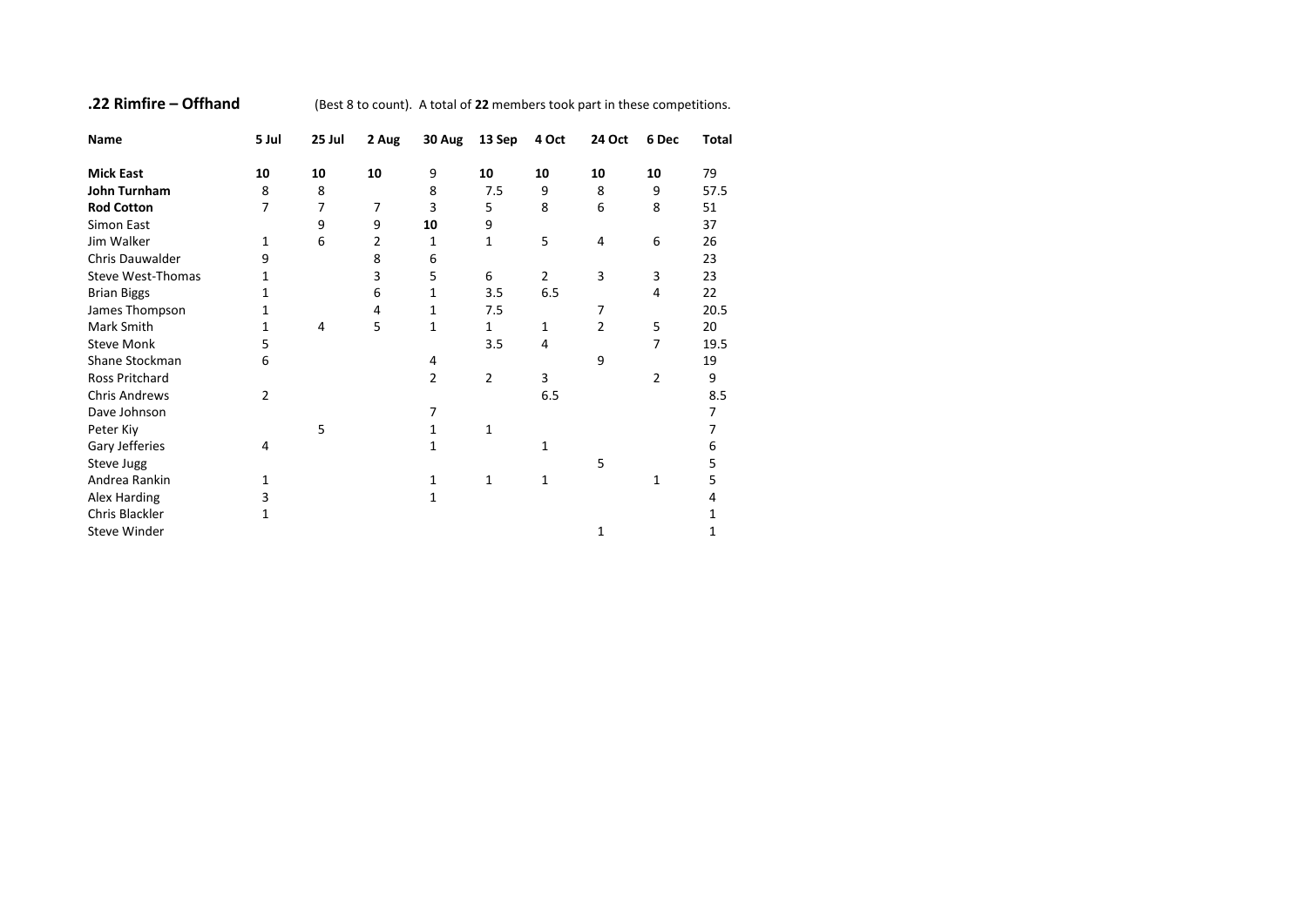# **.22 Rimfire – Speed** (Best 8 to count). A total of **21** members took part in these competitions.

| Name                 | 5 Jul | 25 Jul | 2 Aug | 30 Aug | 6 Sep | 13 Sep         | 4 Oct | 24 Oct | 6 Dec | Total |
|----------------------|-------|--------|-------|--------|-------|----------------|-------|--------|-------|-------|
| <b>Mick East</b>     | 10    | 9.5    | 9.5   | 8      | 10    | 9              | 10    | 10     | 10    | 86    |
| <b>Rod Cotton</b>    | 7     | 8      |       | 6      | 7     | 8              | 9     | 5.5    | 5     | 55.5  |
| John Turnham         | 6     | 7      | 5     | 5      | 3     | 4              |       | 7      | 9     | 46    |
| Simon East           |       | 9.5    | 8     | 10     |       | 10             |       |        |       | 37.5  |
| <b>Brian Biggs</b>   | 1     |        | 7     | 3      | 5     | 6              | 4     |        | 8     | 34    |
| Jim Walker           | 1     | 5      | 4     | 2      | 1     | $\overline{2}$ | 8     | 4      | 7     | 31    |
| Chris Dauwalder      | 9     |        | 9.5   | 9      |       |                |       |        |       | 27.5  |
| Shane Stockman       | 5     |        |       | 1      | 9     |                |       | 9      |       | 24    |
| James Thompson       | 1     |        | 6     | 4      |       | 3              |       | 5.5    |       | 19.5  |
| Alex Harding         | 8     |        |       | 7      | 4     |                |       |        |       | 19    |
| <b>Steve Monk</b>    | 3     |        |       |        |       | 7              | 3     |        | 6     | 19    |
| Ross Pritchard       |       |        |       | 1      | 1     | 5              | 7     |        | 4     | 18    |
| Steve Jugg           |       |        |       |        | 8     |                |       | 8      |       | 16    |
| Gary Jefferies       | 2     |        |       | 1      | 2     |                | 6     |        | 2     | 13    |
| Steve West-Thomas    | 1     |        | 2     | 1      | 1     | 1              | 2     | 2      | 3     | 13    |
| Mark Smith           | 1     | 4      | 3     | 1      | 1     | 1              |       |        | 1     | 12    |
| <b>Chris Andrews</b> | 4     |        |       |        |       |                | 5     |        |       | 9     |
| Dave Johnson         |       |        |       | 1      | 6     |                |       |        |       |       |
| Peter Kiy            |       | 6      |       |        |       | 1              |       |        |       |       |
| <b>Steve Winder</b>  |       |        |       |        |       |                |       | 3      |       | 3     |
| Chris Blackler       | 1     |        |       |        |       |                |       |        |       | 1     |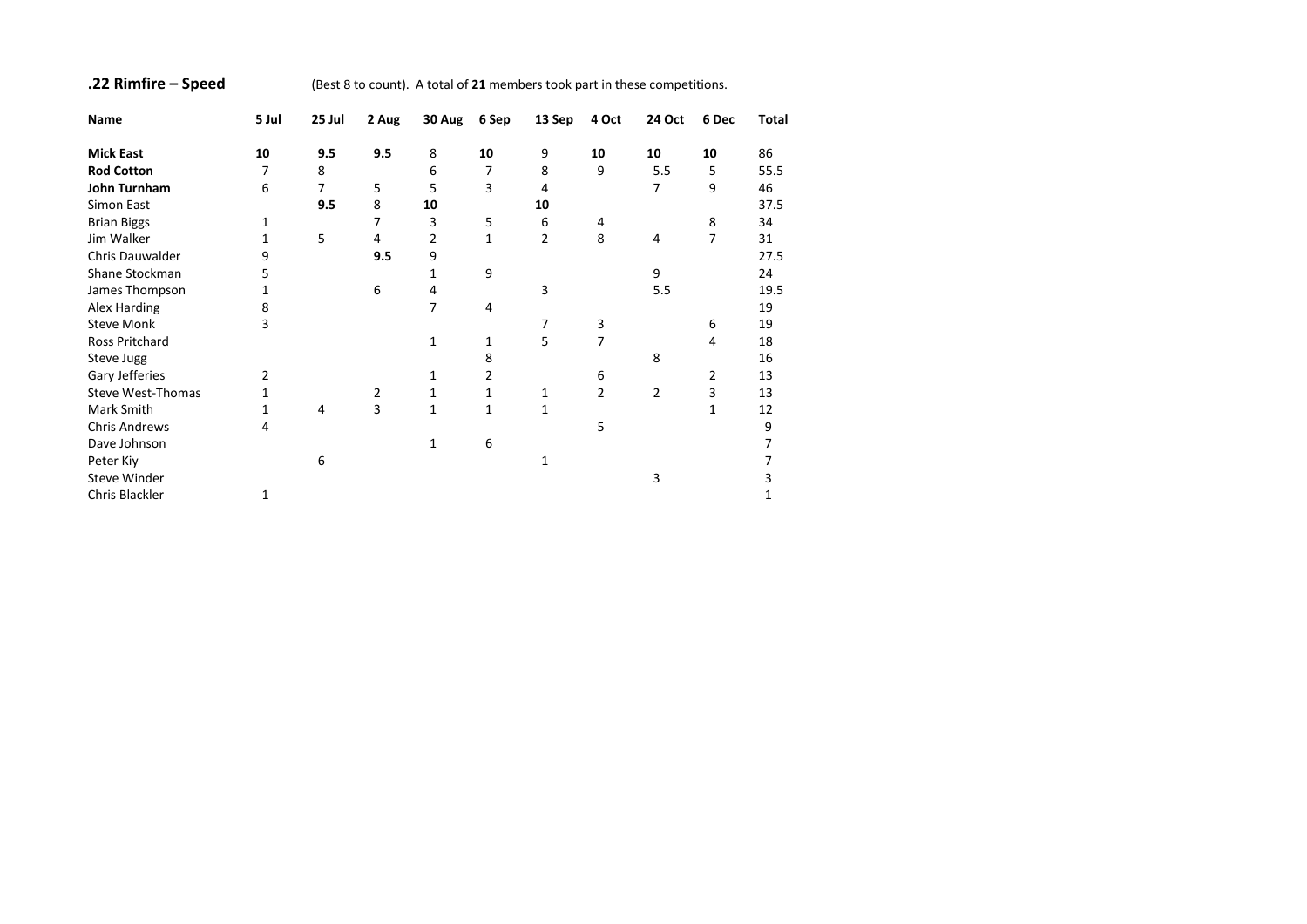**Gallery Rifle (Centre Fire) – Offhand** (Best 8 to count). A total of 22 members took part in these competitions.

| Name                   | 12 Jul | 9 Aug | 6 Sep          | 27 Sep         | <b>11 Oct</b>  | 1 Nov          | 19 Dec         | Total |
|------------------------|--------|-------|----------------|----------------|----------------|----------------|----------------|-------|
| <b>Mick East</b>       | 10     | 10    | 10             | 10             | 10             | 10             | 10             | 70    |
| John Turnham           | 5      | 8     | 4              | 9              | 8              | 9              | 9              | 52    |
| <b>Rod Cotton</b>      | 2      |       | 8              | 6              | 5              | 4              | 6              | 31    |
| <b>Chris Dauwalder</b> | 9      |       | 7              | 7              |                | 8              |                | 31    |
| <b>Brian Biggs</b>     | 5      |       | $\overline{2}$ | 8              |                | 7              |                | 22    |
| Ross Pritchard         |        |       | 6              | 5              | $\overline{2}$ | 3              | 4              | 20    |
| Jim Walker             | 1      | 6     | 1              | 1              | 3              | $\overline{2}$ | 5              | 19    |
| Steve West-Thomas      |        | 4     | 1              |                | 6              | 5              | $\overline{2}$ | 18    |
| Dave Johnson           |        |       | 5              |                | 4              | 6              |                | 15    |
| Mark Smith             |        | 3     | $\mathbf{1}$   | $\overline{2}$ | 1              |                | 7              | 14    |
| James Thompson         | 1      |       |                | 4              |                | 1              | 8              | 14    |
| <b>Steve Monk</b>      |        | 9     |                |                |                | 1              | 3              | 13    |
| Steve Jugg             | 3      |       | 9              |                |                |                |                | 12    |
| <b>Steve Telfer</b>    |        | 7     |                | 3              |                |                |                | 10    |
| Simon East             |        |       |                |                | 9              |                |                | 9     |
| Chris Blackler         | 8      |       |                |                |                |                |                | 8     |
| <b>Chris Andrews</b>   |        |       |                |                | 7              |                |                | 7     |
| Lee Tapper             | 7      |       |                |                |                |                |                | 7     |
| Peter Kiy              |        | 5     |                |                |                |                |                | 5     |
| Simon Lagden           | 5      |       |                |                |                |                |                | 5     |
| Alex Harding           |        |       | 3              |                |                |                |                | 3     |
| Shane Stockman         |        |       | 1              |                |                |                |                | 1     |

**Gallery Rifle (Centre Fire) – Offhand** *(Iron Sights)* (Best 8 to count). A total of 15 members took part in these competitions.

| Name                   | 12 Jul | 9 Aug | 6 Sep | 27 Sep | <b>11 Oct</b> | 1 Nov          | 19 Dec | Total |
|------------------------|--------|-------|-------|--------|---------------|----------------|--------|-------|
| John Turnham           | 8      | 8     | 7     | 10     | 10            | 9              | 10     | 62    |
| <b>Mick East</b>       | 10     | 10    | 10    | 8      |               | 10             | 9      | 57    |
| <b>Rod Cotton</b>      | 7      |       | 9     | 9      | 8             | 5              | 7      | 45    |
| Jim Walker             | 4      | 6     | 4.5   | 5      | 6             | 4              | 6      | 35.5  |
| Steve West-Thomas      |        | 5     | 4.5   |        | 9             | 6              | 3      | 27.5  |
| James Thompson         | 6      |       |       | 7      |               | 3              | 8      | 24    |
| Dave Johnson           |        |       | 8     |        | 7             | 7              |        | 22    |
| <b>Steve Monk</b>      |        | 9     |       |        |               | $\overline{2}$ | 4      | 15    |
| Steve Telfer           |        | 7     |       | 6      |               |                |        | 13    |
| Lee Tapper             | 9      |       |       |        |               |                |        | 9     |
| <b>Brian Biggs</b>     |        |       |       |        |               | 8              |        | 8     |
| Alex Harding           |        |       | 6     |        |               |                |        | 6     |
| <b>Chris Dauwalder</b> | 5      |       |       |        |               |                |        | 5     |
| <b>Ross Pritchard</b>  |        |       |       |        |               |                | 5      | 5     |
| Shane Stockman         |        |       | 3     |        |               |                |        | 3     |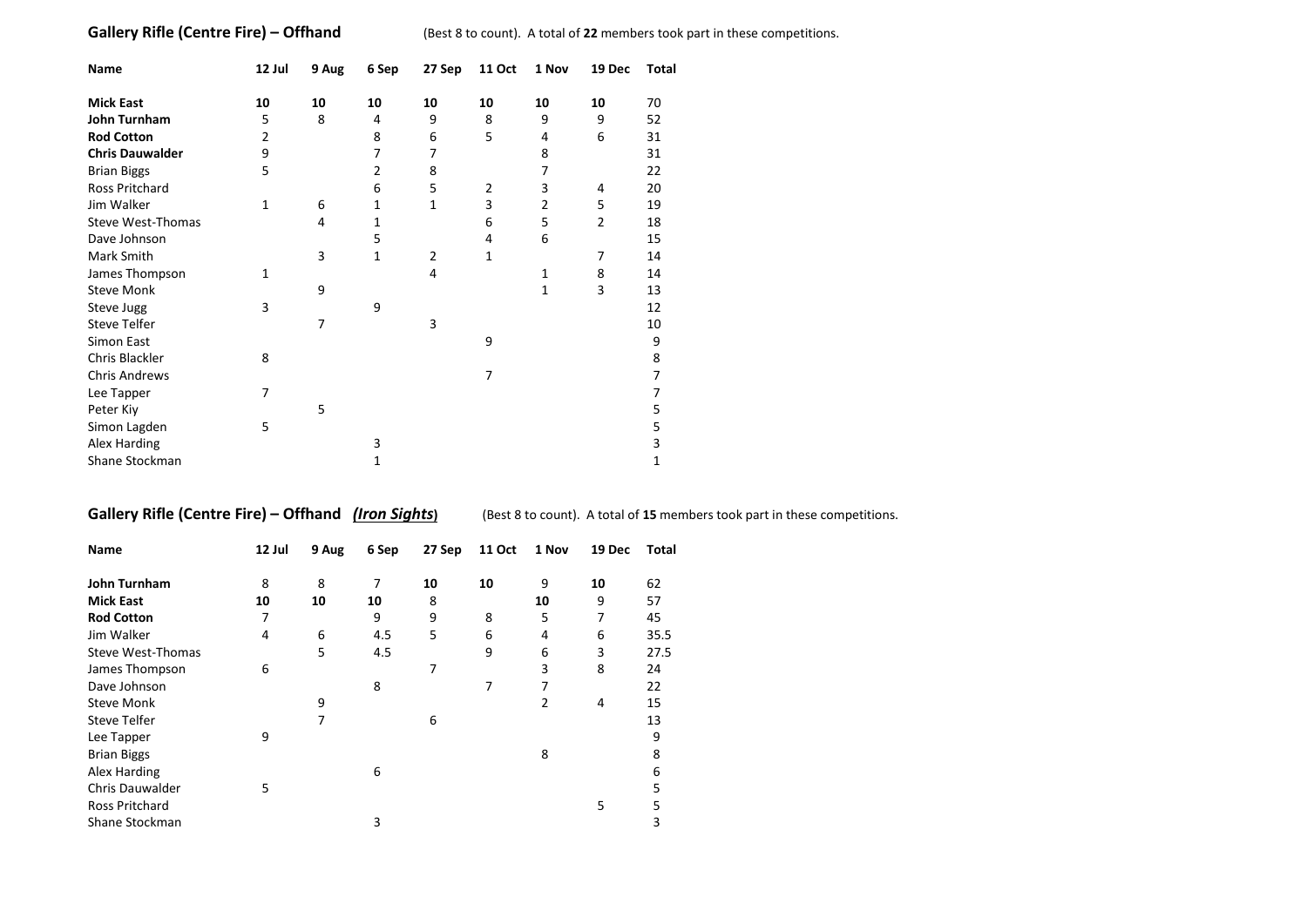**Gallery Rifle (Centre Fire) – Speed** (Best 8 to count). A total of 19 members took part in these competitions.

| Name                 | 12 Jul | 2 Aug          | 9 Aug | 27 Sep | <b>11 Oct</b> | 1 Nov | 19 Dec | Total |
|----------------------|--------|----------------|-------|--------|---------------|-------|--------|-------|
| <b>Mick East</b>     | 8      | 9              | 9     | 10     | 9             | 10    | 10     | 65    |
| <b>Rod Cotton</b>    | 6      |                | 8     | 9      | 3             | 9     | 7      | 42    |
| <b>Jim Walker</b>    | 7      | 5              | 5     | 3      | 5             | 3     | 6      | 34    |
| Mark Smith           | 3      | 8              |       | 7      | 6             | 8     |        | 32    |
| John Turnham         |        | $\overline{2}$ | 6     |        | 2             | 7     | 9      | 26    |
| <b>Steve Monk</b>    |        |                | 10    |        |               | 4     | 8      | 22    |
| Chris Dauwalder      | 10     | 7              |       | 2      |               | 1     |        | 20    |
| Simon East           |        | 10             |       |        | 8             |       |        | 18    |
| Ross Pritchard       |        |                |       | 8      | 4             | 6     |        | 18    |
| James Thompson       | 4      | 3              |       | 5      |               | 1     | 4      | 17    |
| Steve West-Thomas    |        | 4              | 3     |        | 1             | 2     | 5      | 15    |
| Dave Johnson         |        |                |       |        | 7             | 5     |        | 12    |
| <b>Steve Telfer</b>  |        |                | 7     | 4      |               |       |        | 11    |
| <b>Chris Andrews</b> |        |                |       |        | 10            |       |        | 10    |
| Chris Blackler       | 9      |                |       |        |               |       |        | 9     |
| <b>Brian Biggs</b>   |        | 6              |       |        |               |       |        | 6     |
| Lloyd Davy           |        |                |       | 6      |               |       |        | 6     |
| Simon Lagden         | 5      |                |       |        |               |       |        | 5     |
| Peter Kiy            |        |                | 3     |        |               |       |        | 3     |

**Gallery Rifle (Centre Fire) – Speed** *(Iron Sights***) (Best 8 to count). A total of 10 members took part in these competitions.** 

| <b>Name</b>            | 12 Jul | 9 Aug | 27 Sep | 11 Oct | 1 Nov | 19 Dec | Total |
|------------------------|--------|-------|--------|--------|-------|--------|-------|
| <b>Rod Cotton</b>      | 8      | 8     | 10     | 8      | 10    | 8      | 52    |
| <b>Jim Walker</b>      | 9      | 5     | 7      | 9      | 6     | 7      | 43    |
| <b>John Turnham</b>    |        | 6     |        | 7      | 9     | 10     | 32    |
| <b>Steve Monk</b>      |        | 10    |        |        | 7     | 9      | 26    |
| James Thompson         | 7      |       | 9      |        | 3     | 5      | 24    |
| Steve West-Thomas      |        | 4     |        | 6      | 5     | 6      | 21    |
| Mick East              | 10     | 9     |        |        |       |        | 19    |
| Dave Johnson           |        |       |        | 10     | 8     |        | 18    |
| <b>Chris Dauwalder</b> | 6      |       | 6      |        | 4     |        | 16    |
| Steve Telfer           |        |       | 8      |        |       |        | 15    |